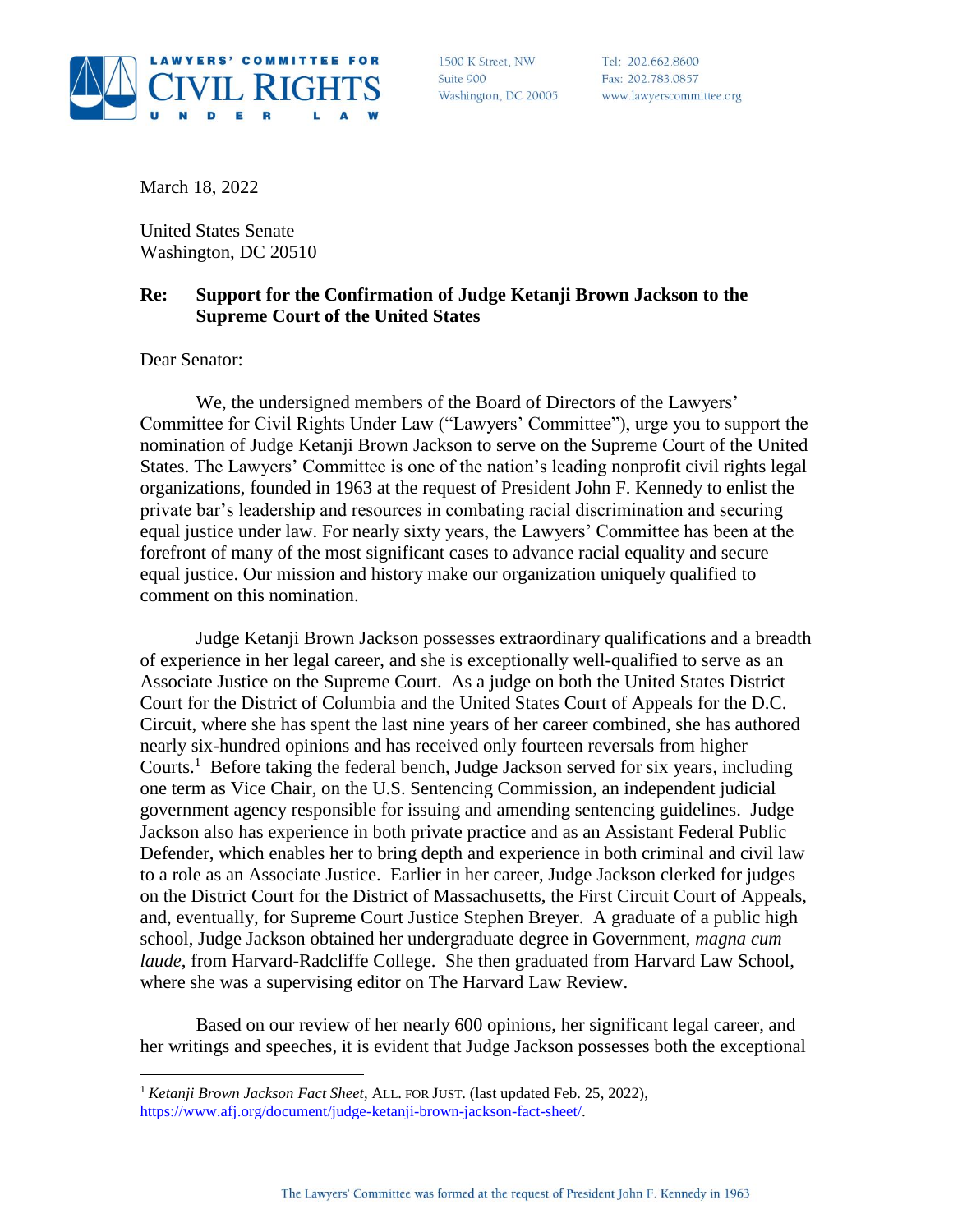competence necessary to serve on the Court and a profound respect for the importance of protecting the civil rights afforded by the Constitution and the nation's civil rights laws. Judge Jackson's remarkable career demonstrates a measured judicial temperament, keen intellect, and dedication to the rule of law. She is known to promote consensus among her colleagues, and to ensure that her opinions are accessible to the public, promoting a greater understanding of the law. In her adjudication of cases, she demonstrates a profound respect for precedent and the Constitution, meticulously weighing the facts, circumstances, and legal arguments presented in each individual case, and ensuring that the law is applied equally to all. Her record reflects that she does indeed have, in the words of President Biden, a "pragmatic understanding that the law must work for the American people" and that she would "bring extraordinary qualifications, deep experience and intellect, and a rigorous judicial record to the Court."<sup>2</sup>

In reviewing Judge Jackson's record, we are particularly struck by her rulings across various contexts that support access to courts and justice and holding the government to a high standard when one's liberty is at stake—a key indicator of her fairmindedness when faced with civil rights cases on the bench. In particular, Judge Jackson's time as a federal public defender and service as Vice Chair of the Sentencing Commission clearly inform her approach to cases touching on the criminal justice system, which she views as working best when the parties have every reasonable opportunity to present their cases at every stage of the proceedings.

In addition to her careful application of civil rights laws and the Constitution, Judge Jackson would also bring significant diversity to the Supreme Court. To ensure that federal courts remain impartial, committed to the rule of law and trusted by the American public, the Senate must confirm highly qualified justices from across the legal profession that represent the vast diversity present in the United States. If confirmed, Judge Jackson would be the first Black woman Justice, third Black Justice, and sixth woman Justice to have served on the Court in its 232-year history. Upon her confirmation, the Supreme Court would have four women Justices, two Black Justices, and three Justices of color serving together for the first time in our history, bringing us ever closer to our nation's highest Court reflecting the diversity of America.

Diversity on the Supreme Court—be it race, ethnicity, gender, or professional background—is valuable in and of itself. A mix of backgrounds, perspectives, and professional expertise lends credibility to the Court's deliberations on important legal questions and inspires confidence in the American people. Further, a diversity of experiences among the justices enriches their deliberation and discussion in cases that come before the Court. Judge Jackson would bring much-needed professional diversity to the Supreme Court. She would join Justice Sonia Sotomayor as the second sitting Justice to have served as a trial court judge. Judge Jackson would be the first Justice to have served as a federal public defender and the first since Justice Thurgood Marshall to

 $\overline{a}$ 

<sup>2</sup> President Joseph R. Biden, *Remarks by President Biden on his Nomination of Judge Ketanji Brown Jackson to Serve as Associate Justice of the U.S. Supreme Court*, WHITEHOUSE.GOV (Feb. 25, 2022), https://www.whitehouse.gov/briefing-room/speeches-remarks/2022/02/25/remarks-by-president-biden-onhis-nomination-of-judge-ketanji-brown-jackson-to-serve-as-associate-justice-of-the-u-s-supreme-court/.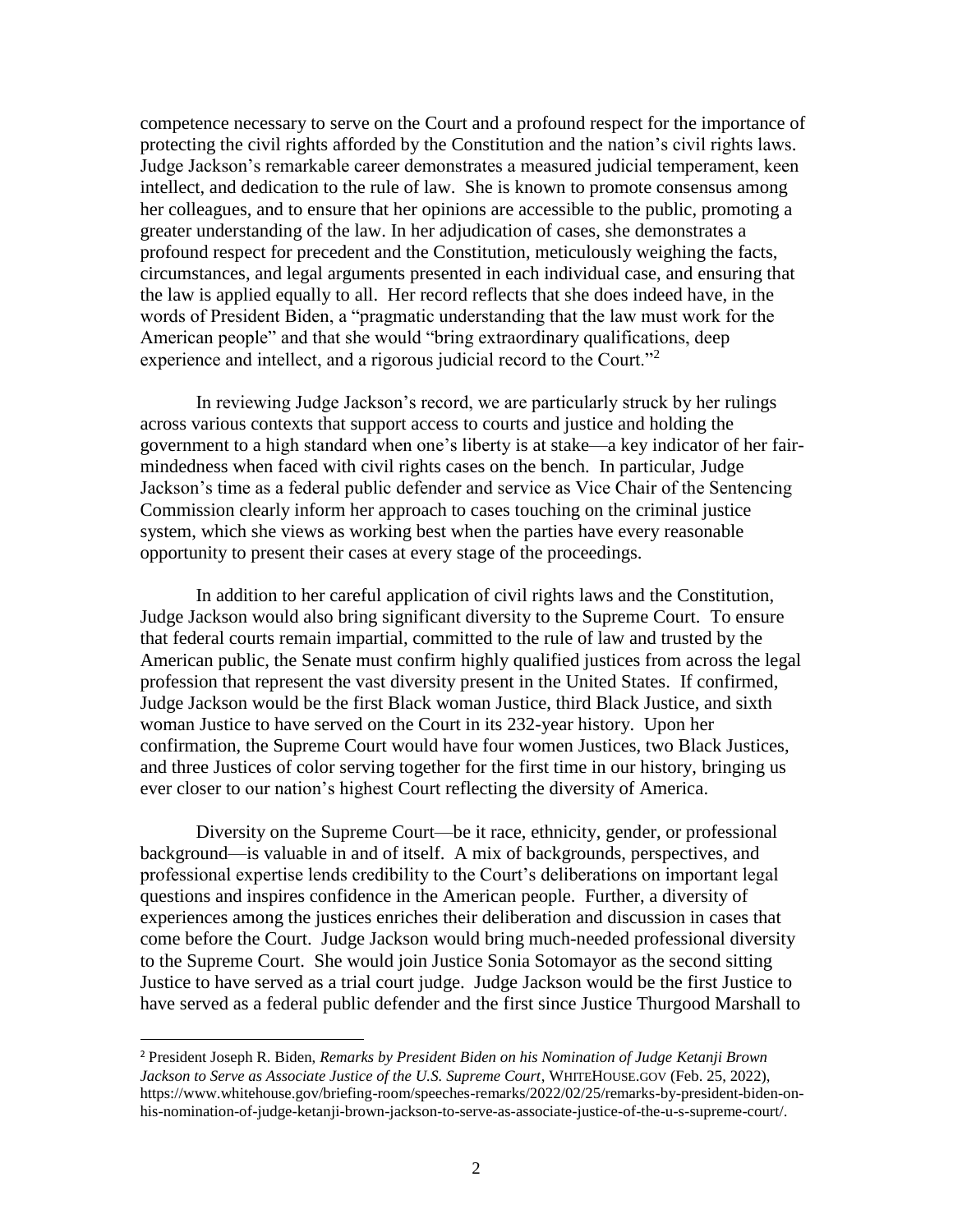bring significant criminal defense experience to the Court. She also shares a distinction with Justice Breyer as having served as a member of the United States Sentencing Commission. Upon her confirmation, the Supreme Court would better reflect the diversity of the legal profession, as Judge Jackson has experience representing and protecting the rights of people who are marginalized in our society and grappling with how to ensure that our criminal justice system treats individuals justly and equitably.

Thank you for your consideration of our support of the nomination of Judge Ketanji Brown Jackson to serve on the Supreme Court of the United States. We urge the Senate to swiftly confirm Judge Jackson, as it has during her three prior Presidential nominations and Senate confirmations. We welcome the opportunity to discuss her nomination with your office further; if you have any questions or concerns, please contact Demelza Baer, Director of Public Policy, at [dbaer@lawyerscommittee.org.](mailto:emartin@lawyerscommittee.org)

## Sincerely,

## Executive Committee Members

Damon Hewitt, President & Executive Director Washington, D.C. Hon. Shira Scheindlin, Co-Chair New York New York Joseph West, Co-Chair Washington, D.C. Nicholas Christakos, General Counsel Maryland Eleanor Smith, Secretary Maryland David Smith, Treasurer Pennsylvania Stanley Brown New York Robert Harrington North Carolina Danielle Holley-Walker\* Maryland Michael Jones Washington, D.C. James P. Joseph Washington, D.C. Adam Klein New York Teresa Wynn Roseborough Georgia Don Rosenberg California Jane Sherburne Washington, D.C. Edward Soto Florida Michael Swartz New York

## Board of Directors

Kevin Armstrong Minnesota Roy L. Austin, Jr. Washington, D.C. Adam Banks\* New York 1988. The Second Second Second Second Second Second Second Second Second Second Second Second Second Second Second Second Second Second Second Second Second Second Second Second Second Second Second Se Daniel Barr Arizona Judy Barrasso Louisiana Lynne Bernabei Washington, D.C. Jonathan Blackman New York Benjamin Blustein **Illinois** David Bodney Arizona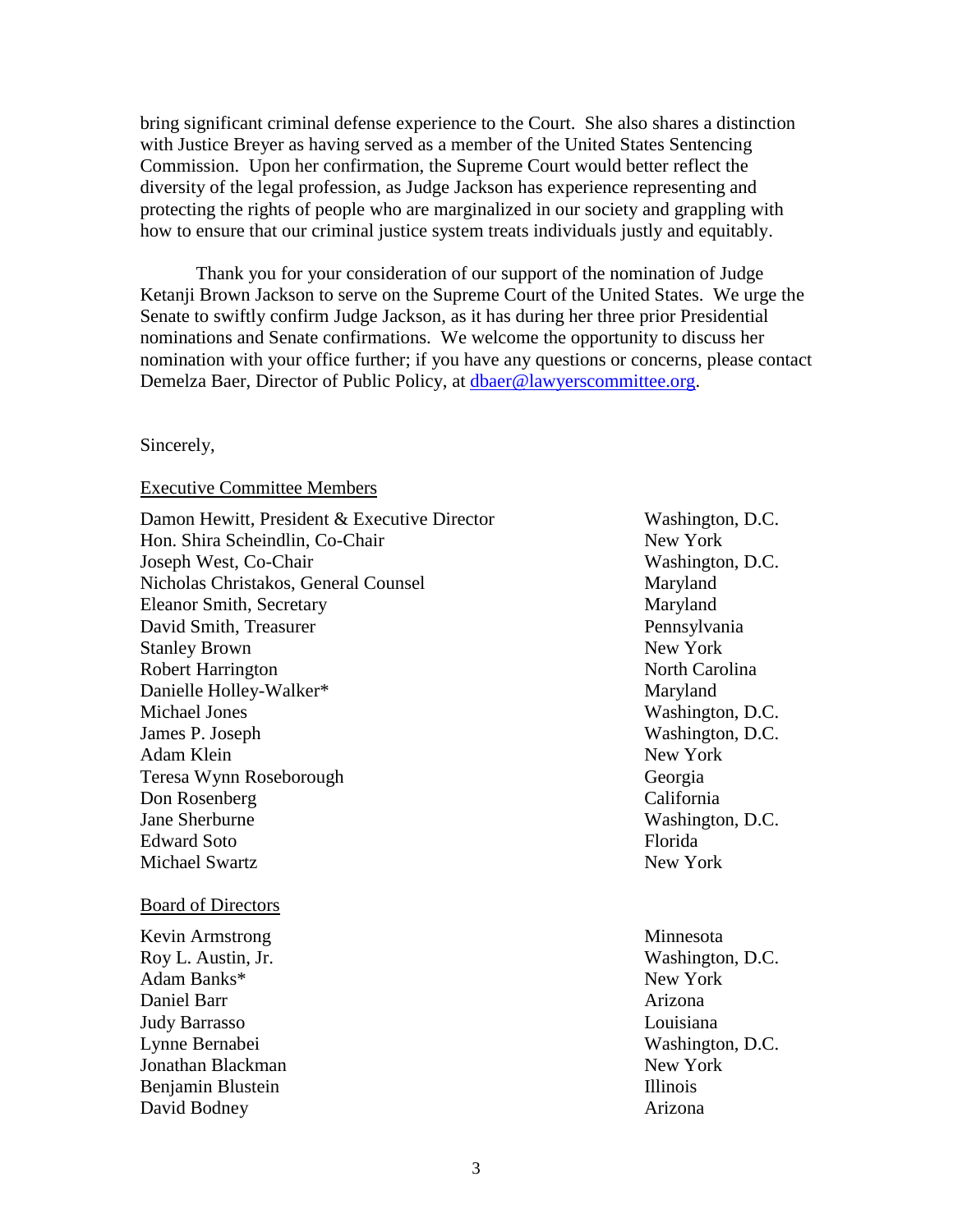John Borkowski Indiana Gary Bornstein New York Kim Boyle Louisiana Chava Brandriss Washington, D.C. Terrel Broussard Louisiana Paulette Brown David Brown New York Douglass Cassel New York Todd Chandler New York Jim Chanin California Kami Chavis North Carolina Nora Cregan California Edward Correia Michelle Craig Louisiana Michelle Danso New York Jeanine Conley Daves Armand Derfner South Carolina Emma Dickson New York Cynthia Dow Massachusetts Paul Eckstein Arizona John Ericson New York Ira Feinberg Washington, D.C. John Fleming Harold Franklin Georgia Shirlethia V. Franklin<sup>\*\*</sup> Washington, D.C. Gregory Hansel Maine Lillian S. Hardy Washington, D.C. Keith J. Harrison Washington, D.C. Vilia Hayes New York Damaris Hernandez New York Tracy Richelle High New York Matthew Hoffman Maryland Maryland Maryland R William Ide Stephen Kastenberg Pennsylvania Jerome Katz New York Michael C. Keats New York New York Kim Keenan Washington, D.C. Susan Kennedy Texas Andrew Kentz Washington, D.C. Charles Kerr New York New York John S. Kiernan New York Loren Kieve California Gregory Landis Brian Landsberg California Andrew LeGrand Texas Jerome Levine New York

South Carolina Washington, D.C. New York Georgia , D.C.